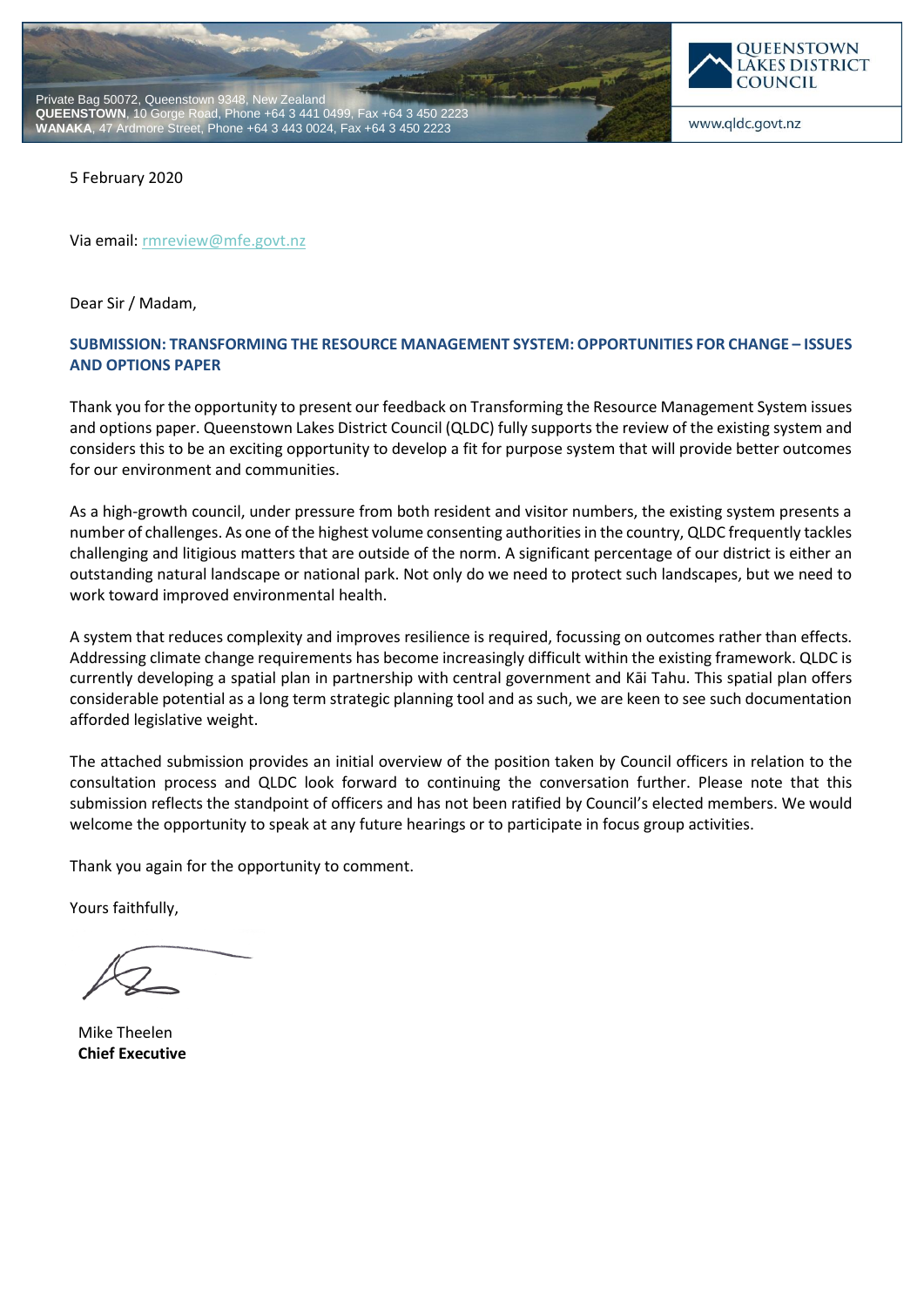### **1.0 REDUCING COMPLEXITY**

- 1.1 QLDC agrees that the current system is excessively complex, which creates uncertainty for users. The plan development and consents system both require simplification to increase clarity, ease of understanding and accessibility for the community.
	- 1.1.1 Improved efficiency, consistency and therefore trust in the process enables ease of participation for our communities, many of whom will be looking for process and cost certainty.
	- 1.1.2 Simplifying the system will reduce the confusion caused by split responsibilities and mandates i.e. the regional council responsibility for assessing community hazard tolerance and the district council responsibility for hazard assessment.
	- 1.1.3 Greater simplicity and clarity will reduce the risk of litigation and inequality in the system, where currently only the wealthiest can afford to fight lengthy, complex legal battles.

#### **2.0 OUTCOMES-BASED APPROACH**

- 2.1 QLDC fully supports the focus on an outcomes-based system rather than an effects-based approach as this will provide clarity and certainty for all parties.
	- 2.1.1 The shift to an outcomes-based system will ensure greater alignment with other outcomes-based environmental legislation e.g. National Environmental Standard (NESs)
	- 2.1.2 An outcomes-based approach will provide a greater likelihood of consensus amongst parties as outcomes are typically easier to agree upon than effects.
	- 2.1.3 Communities are more likely to relate to shared outcomes. In contrast, effects-based decisions often leave local communities incredulous as to the rationale behind these.
	- 2.1.4 Clarity and certainty for all parties will reduce the risk of legal and/or academic technicalities over-riding desirable outcomes.
	- 2.1.5 It will enable broad issues such as climate change to be tackled on a case by case basis.
	- 2.1.6 An outcomes-based approach will enable greater consideration of community-building and placemaking concepts.

#### **3.0 SYSTEM RESILIENCE**

- 3.1 QLDC strongly believes the system should have a suitable degree of flexibility, specifically at a local level to build resilience across a wide range of rapidly evolving factors.
	- 3.1.1 The system should ensure that there is the ability for discretion based on sound local knowledge, within the context of clear national guidance.
	- 3.1.2 Streamlined processes should enable councils to address emerging issues in a manner that enables timely intervention rather than resulting in reactive solutions.
	- 3.1.3 Such local discretion would be most obviously applied to the mitigation of risk in relation to natural hazards, which are unique to the district.
	- 3.1.4 Furthermore, the system should enable the socio-economic externalities to be considered in relation to the resource management process. This will be particularly important in terms of climate change, housing affordability and maintaining the social licence of tourism to operate.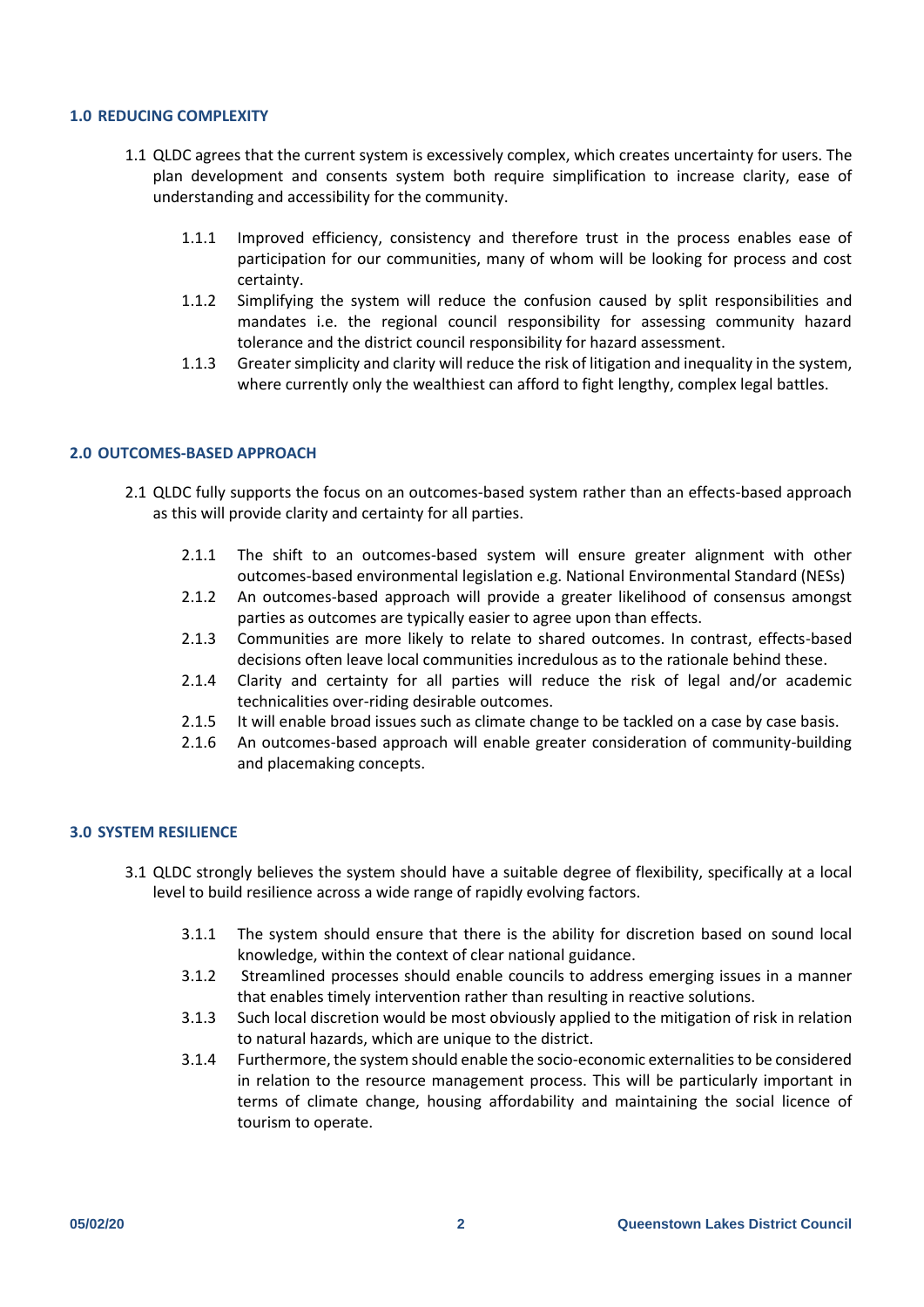### **4.0 POLICY IMPLICATIONS AND STRATEGIC ALIGNMENT**

- 4.1 QLDC strongly agrees that the system should be strategically aligned and integrated with other key policies and legislation, to ensure the pursuit of common outcomes across related work programmes.
	- 4.1.1 QLDC requests specific reference to and alignment with the upcoming Urban Development Bill.
	- 4.1.2 An integrated system will reduce confusion and interpretive issues, resulting in a decrease in the time and cost of litigation.
	- 4.1.3 A more agile district plan process will facilitate pace of change and progress for a high growth district.
	- 4.1.4 Improved alignment reduces the risk of tension between key policies, i.e. the need to manage growth whilst also protecting the natural environment, landscapes and waterquality.
	- 4.1.5 QLDC recommends that quality standards, performance monitoring and evaluation processes are consistent with the Building Control Act.

#### **5.0 PURPOSE AND PRINCIPLES OF THE RESOURCE MANAGEMENT ACT 1991**

- 5.1 QLDC agrees it is necessary to review *Part 2: Purpose and principles* of the RMA 1991 also to focus more on outcomes and less on effects. Wellbeing should be amplified throughout this process.
	- 5.1.1 An outcomes-based approach will help to deliver quality urban environments, community facilities, amenities and recreation areas.
	- 5.1.2 The effects of climate change must be embedded into the process to enable mitigation and adaptation activity to occur.
	- 5.1.3 The review should encourage planting and the protection of appropriate species to encourage carbon sequestration. It should fully account for the species used at specific sites.

## **6.0 PLAN REVIEW AND CONSENTING PROCESS**

- 6.1 QLDC strongly believes the repetitive multi-phased process for plan reviews and consent decisions needs to be changed. QLDC experiences extreme disadvantages within this multi-phased decision process.
	- 6.1.1 QLD processes an extremely high volume of consents, and the fast pace of growth we are seeing in our district is set to continue. The multi-phased processes put unnessessary pressure on time and resources, keeping costs for both local government and developers inflated.
	- 6.1.2 These high financial stakes for developers amplified by high land, material and labour costs contribute to the litigious nature of the district further pressurising local government resources.
	- 6.1.3 Crucially there are high stakes for the environment with local government and the Environment Court making piecemeal decisions on environmental protections rather than having a clear and cohesive national direction that allows focussed and effective local level decision making.
	- 6.1.4 The current system could be considered hyper-legalistic, and this approach to decision making is not fit for purpose, disengaging the community and interest groups. In turn, this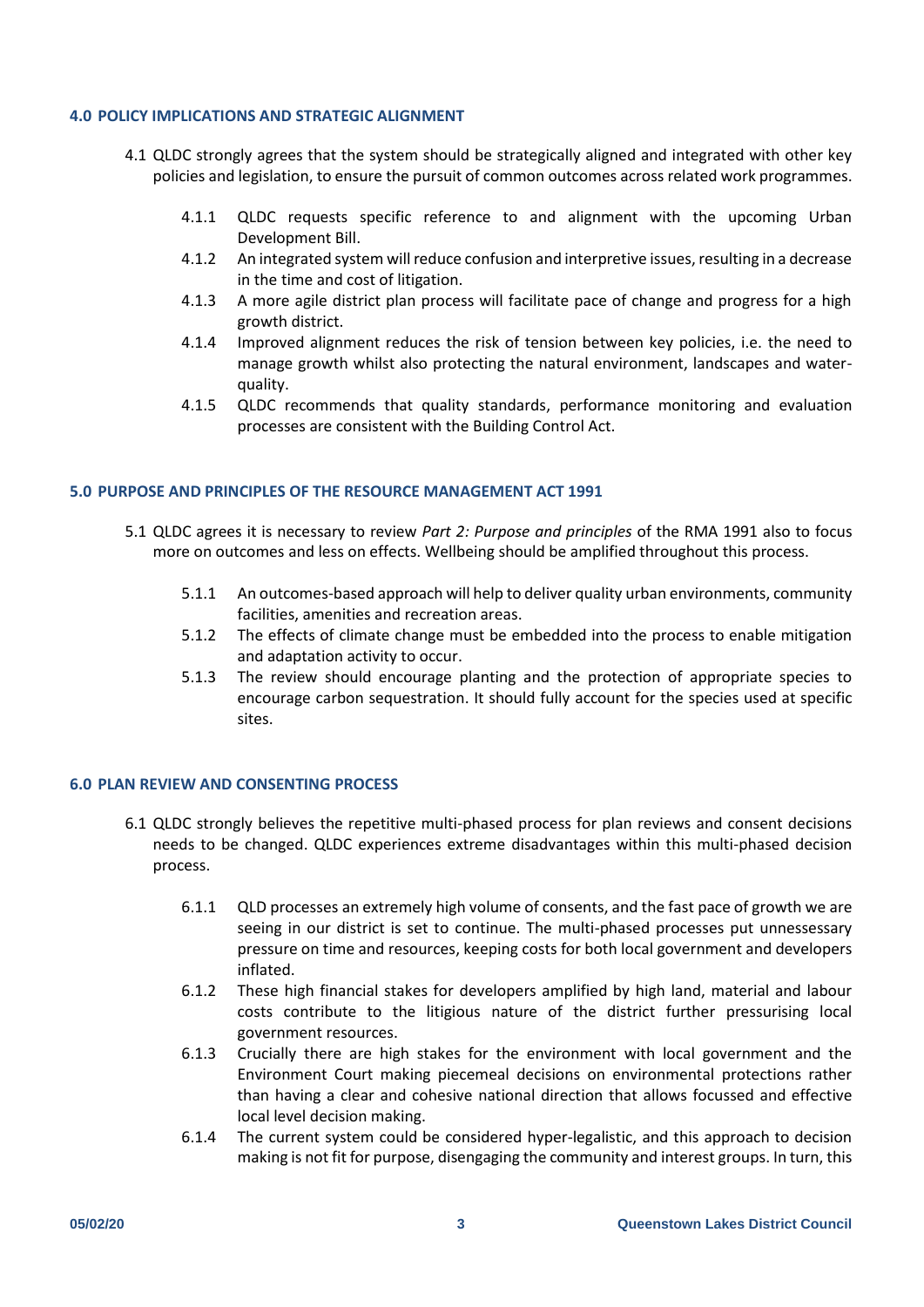reduces participation and calls into question whether or not the system itself is fit for purpose.

6.1.5 Alternative models may provide better outcomes for the community, council officers and the environment, alongside improved time and cost efficiencies for the industry and local government.

### **7.0 MONITORING AND ENFORCEMENT ACTIVITY**

- 7.1 QLDC agrees that a more rigorous approach to monitoring and enforcement is required and welcomes a detailed review.
	- 7.1.1 Developers should be held to their commitments through a rigorous system of monitoring and enforcement to ensure the desired outcomes are delivered.
	- 7.1.2 Alternative funding streams must be provided to ensure monitoring and enforcement can be implemented. Within the normal consenting process costs are recoverable, however where issues sit outside of that process there is less opportunity to support monitoring and enforcement activities.
	- 7.1.3 Appropriately skilled and experienced resources must be ensured so that monitoring and enforcement activity takes place effectively to ensure plans and processes are not undermined by inconsistent enforcement of rules and conditions.
	- 7.1.4 The functions and responsibilities of regional councils should be prioritised and appropriately resourced beyond the main urban centres.

#### **8.0 SPATIAL PLAN INTEGRATION**

- 8.1 QLDC supports the requirement for proactive strategic planning and supports the introduction of spatial planning that holds legislative weight. A clear relationship and greater alignment between spatial plans and structure plans within district plans, and within a district will follow.
	- 8.1.1 Spatial planning with legislative backing will reinforce the importance of taking an outcome-based approach.
	- 8.1.2 Communities, individuals and private enterprise will have long term security as to where development can and cannot occur.
	- 8.1.3 The definition and protection of the requirement for open spaces, cultural sites and heritage sites will enable the development of liveable, well designed neighbourhoods.
	- 8.1.4 The provision of effective integration of land use planning and the funding and delivery of transport and infrastructure will enable connected resilient communities.
	- 8.1.5 Urban and rural environmental protections can be clearly delineated, allowing for appropriate management of the distinct built and natural environments.
	- 8.1.6 Legislative guidance will clearly define the interplay between spatial plans within the wider regional area.
- 8.2 QLDC is currently undertaking a spatial planning exercise with a broad partnership from across central government. The spatial plan will address transport, infrastructure, 3-waters, housing, community infrastructure and tourism. A high level of community consultation has been included in the process and the spatial plan represents a considerable commitment to strategic planning and community building in the district. Our guiding principle is whaiora 'grow well', focussing on sustainability, resilience and wellbeing.